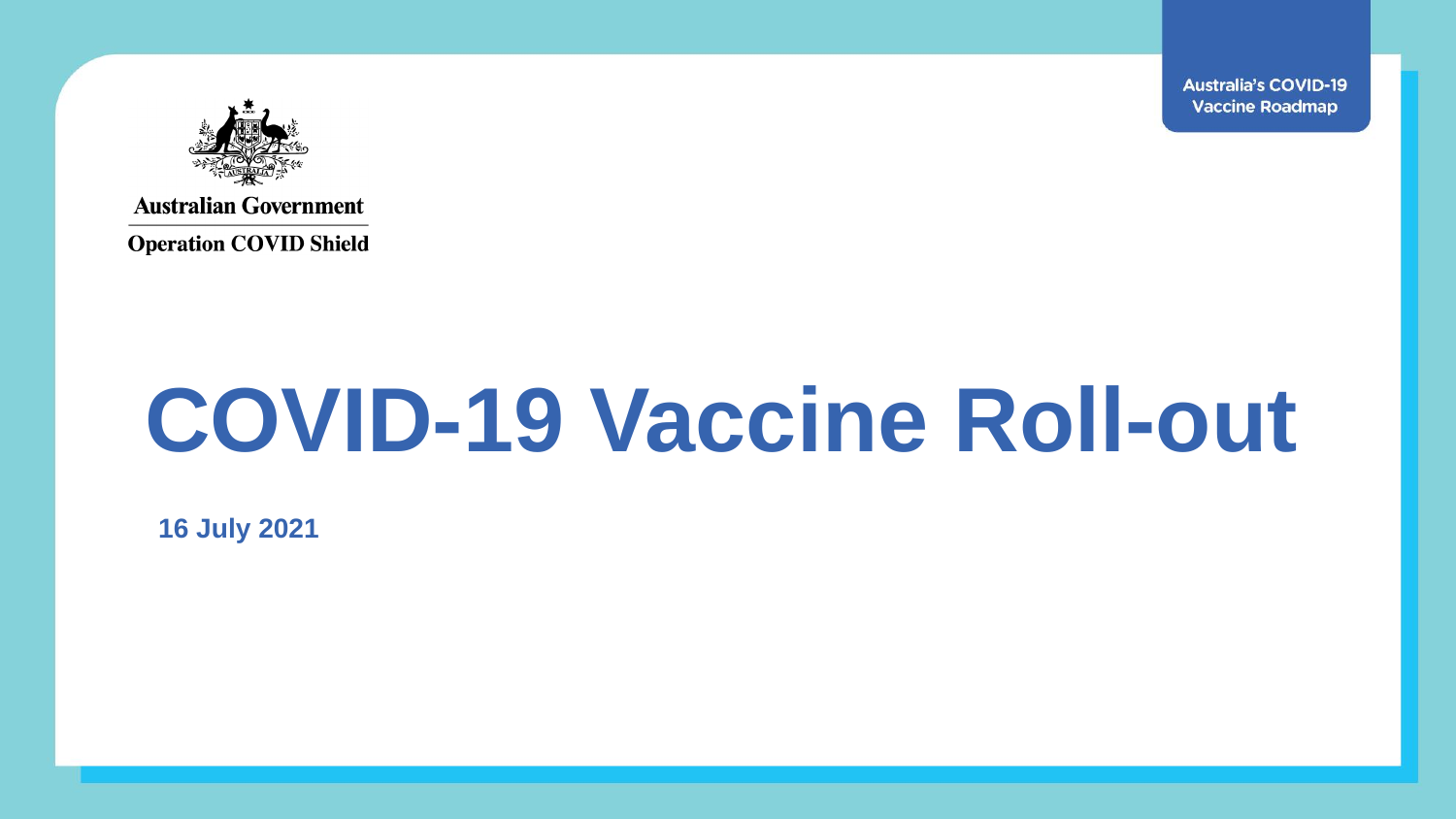**Australia's COVID-19 Vaccine Roadmap** 

## **Total vaccine doses**

**Data as at: 15 Jul 2021**



**\* Source: Australian Immunisation Register and self reported data. Numbers are calculated as differences in daily cumulative reported numbers to allow for historical corrections in all self-reported data sources.**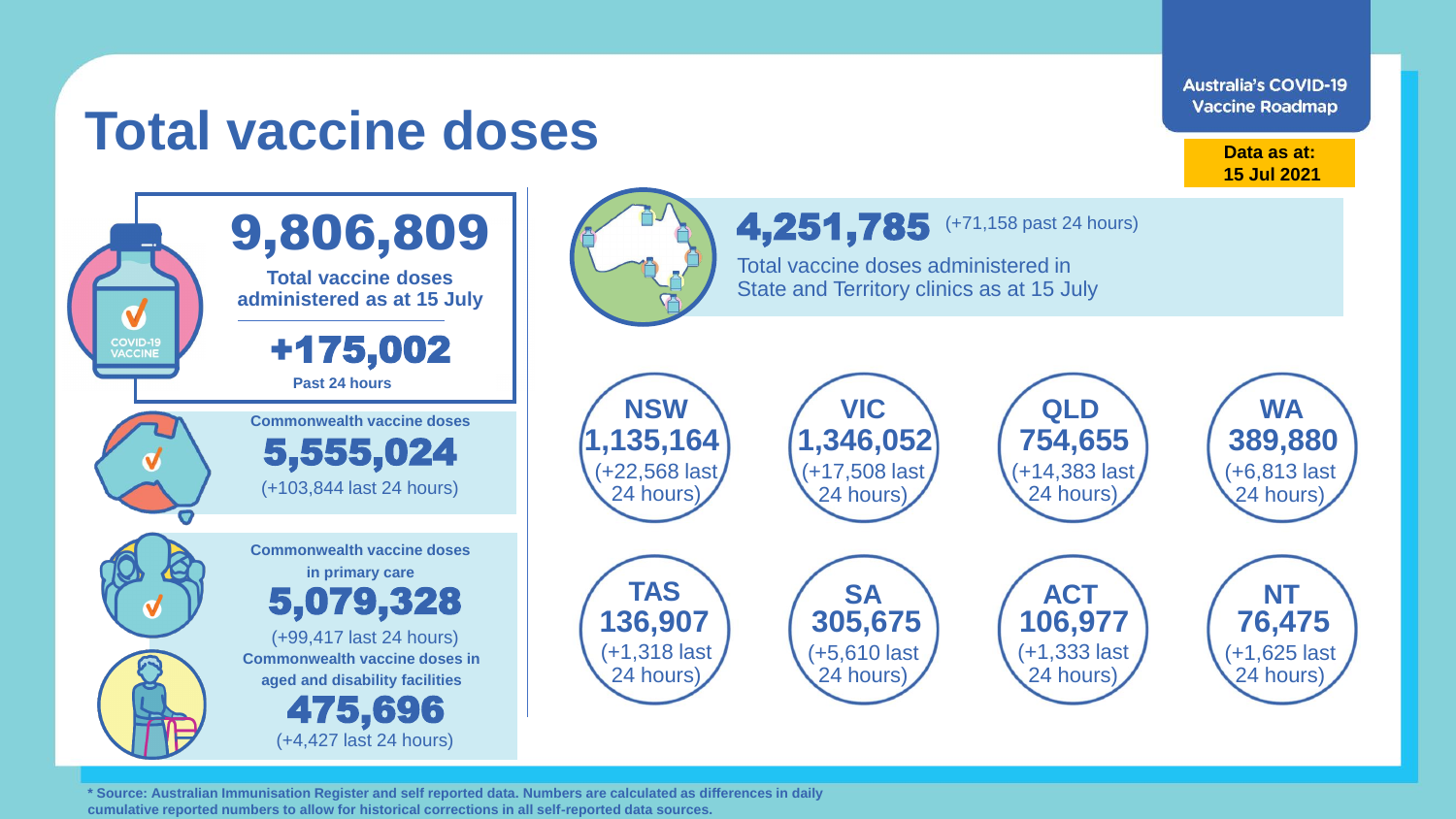#### **Doses by age and sex**

First and second doses by age and sex, using ABS age brackets

39,325 (3.3%) 155,613 (9.1%) 223,822 (11.7%) 256,306 (13.3%) 281,872 (15.4%) 486,327 (30.0%) 543,843 (32.4%) 641,916 (41.0%) 701,165 (45.1%) 800,624 (55.7%) 791,893 (62.9%) 805,003 (72.9%) 590,111 (76.3%) 399,420 (75.6%) 235,701 (74.5%) 119,720 (75.6%) 37,523 (70.9%) Dose 1

| <b>AUS</b> | $16+$              | $50+$                                                                                            | $70+$                                                                                              | Αι |
|------------|--------------------|--------------------------------------------------------------------------------------------------|----------------------------------------------------------------------------------------------------|----|
| Dose 1     | 20,619,959 people) | 8,749,703 people)                                                                                | 34.48% (7,110,184 doses / 58.55% (5,123,076 doses / 74.54% (2,187,478 doses /<br>2,934,706 people) | ٧  |
| Dose 2     | 20,619,959 people) | 12.95% (2,669,571 doses / 16.82% (1,471,265 doses / 29.15% (855,577 doses /<br>8,749,703 people) | 2,934,706 people)                                                                                  |    |
|            |                    |                                                                                                  |                                                                                                    |    |

stralia's COVID-19 accine Roadmap

> **Data as at: 15 Jul 2021**

Dose 1 Dose 2 Population



Age

16-19 20-24 25-29 30-34 35-39 40-44 45-49 50-54 55-59 60-64 65-69 70-74 75-79 80-84 85-89 90-94 95+

DOH (Australian Immunisation Register), ABS (Population)

|                                         | <b>AUS</b>  | <b>ACT</b> | <b>NSW</b> | NT.     | <b>QLD</b> |           | <b>TAS</b> | <b>VIC</b> | <b>WA</b> |
|-----------------------------------------|-------------|------------|------------|---------|------------|-----------|------------|------------|-----------|
| 16 and over - dose 1                    | 7,110,184   | 159,263    | 2,154,674  | 81,216  | 1,347,403  | 509,361   | 187,105    | 1,989,378  | 682,198   |
| 16 and over - dose 2                    | 2,669,571   | 65,961     | 801,520    | 42,923  | 544,039    | 189,823   | 79,325     | 724,373    | 221,981   |
| 16 and over - population                | 20,619,959* | 344,037    | 6,565,651  | 190,571 | 4,112,707  | 1,440,400 | 440,172    | 5,407,574  | 2,114,978 |
| <b>16 and over % with dose 1</b> 34.48% |             | 46.29%     | 32.82%     | 42.62%  | 32.76%     | 35.36%    | 42.51%     | 36.79%     | 32.26%    |
| <b>16 and over % with dose 2</b> 12.95% |             | 19.17%     | 12.21%     | 22.52%  | 13.23%     | 13.18%    | 18.02%     | 13.40%     | 10.50%    |
| 50 and over - dose 1                    | 5,123,076   | 97,506     | 1,563,121  | 37,995  | 994,354    | 379,525   | 143,242    | 1,399,702  | 507,918   |
| 50 and over - dose 2                    | 1.471.265   | 28,668     | 480,233    | 16,449  | 332,304    | 105,364   | 50,970     | 324,432    | 133,024   |
| 50 and over - population                | 8,749,703   | 127,802    | 2,807,793  | 62,280  | 1,758,855  | 674,384   | 220,036    | 2,211,211  | 885,370   |
| <b>50 and over % with dose 1</b> 58.55% |             | 76.29%     | 55.67%     | 61.01%  | 56.53%     | 56.28%    | 65.10%     | 63.30%     | 57.37%    |
| <b>50 and over % with dose 2</b> 16.82% |             | 22.43%     | 17.10%     | 26.41%  | 18.89%     | 15.62%    | 23.16%     | 14.67%     | 15.02%    |
| 70 and over - dose 1                    | 2,187,478   | 36,968     | 696,004    | 9,066   | 436,009    | 176,018   | 61,731     | 564,965    | 206,811   |
| 70 and over - dose 2                    | 855,577     | 16,207     | 277,620    | 5,394   | 186,399    | 64,477    | 28,490     | 199,768    | 77,314    |
| 70 and over - population                | 2,934,706   | 39,946     | 962,606    | 12,343  | 577,767    | 240,514   | 77,155     | 763,519    | 280,281   |
| <b>70 and over % with dose 1 74.54%</b> |             | 92.54%     | 72.30%     | 73.45%  | 75.46%     | 73.18%    | 80.01%     | 73.99%     | 73.79%    |
| <b>70 and over % with dose 2</b> 29.15% |             | 40.57%     | 28.84%     | 43.70%  | 32.26%     | 26.81%    | 36.93%     | 26.16%     | 27.58%    |

\*National population will not equal sum of listed jurisdictions due to a small number of people counted in national population residing in some 'other' territories

19,094 (1.6%) 95,562 (5.6%) 146,001 (7.7%) 159,220 (8.3%) 173,316 (9.4%) 281,230 (17.4%) 323,883 (19.3%) 161,563 (10.3%) 159,805 (10.3%) 153,956 (10.7%) 140,364 (11.2%) 281,215 (25.4%) 221,122 (28.6%) 160,508 (30.4%) 103,957 (32.9%) 64,497 (40.7%) 24,278 (45.9%) Dose 2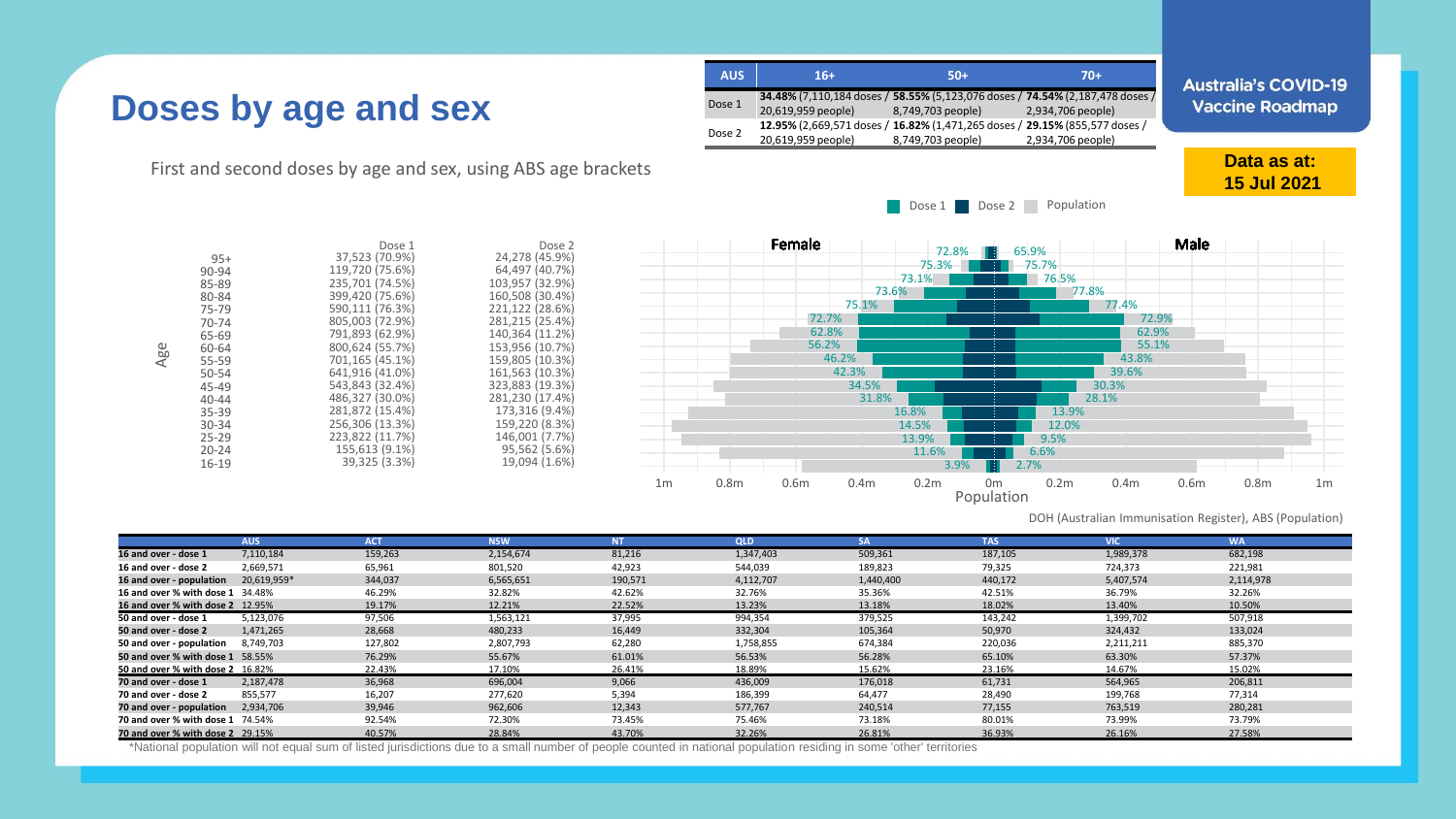

Source: Department of Health Data as at 15 July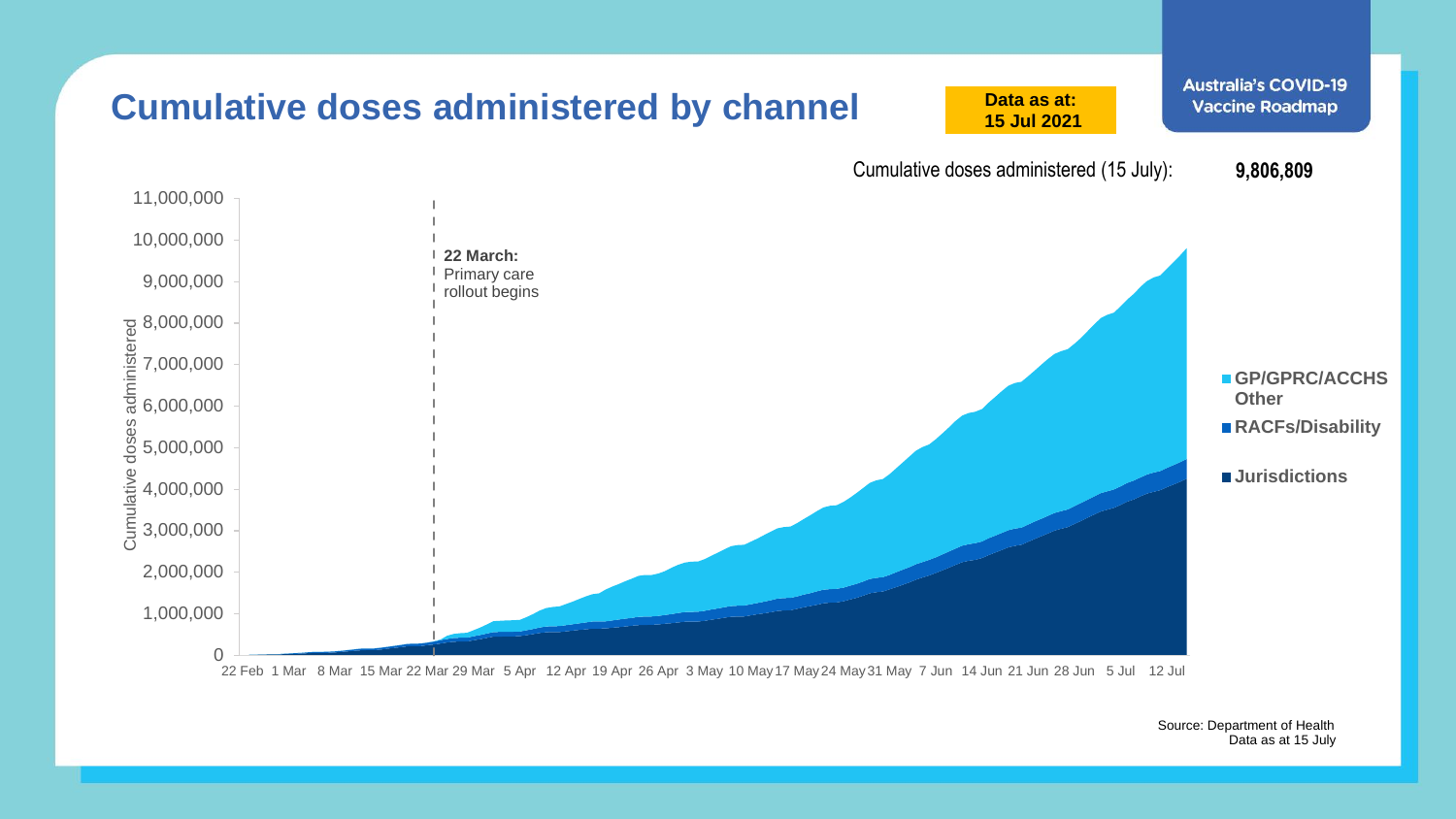#### **International comparisons at equivalent stages of rollout (Day 143)**

**Data as at: 15 Jul 2021**

Cumulative doses administered (15 Jul): **9,806,809**

The x-axis is truncated at the length of Australia's vaccination program. Countries with intermittent reporting have had their doses per 100 imputed to Australia's current stage of rollout. Israel excluded as it is beyond scale of the graph.



Source: Department of Health (Australia), Our World in Data (international) Latest data: 15 July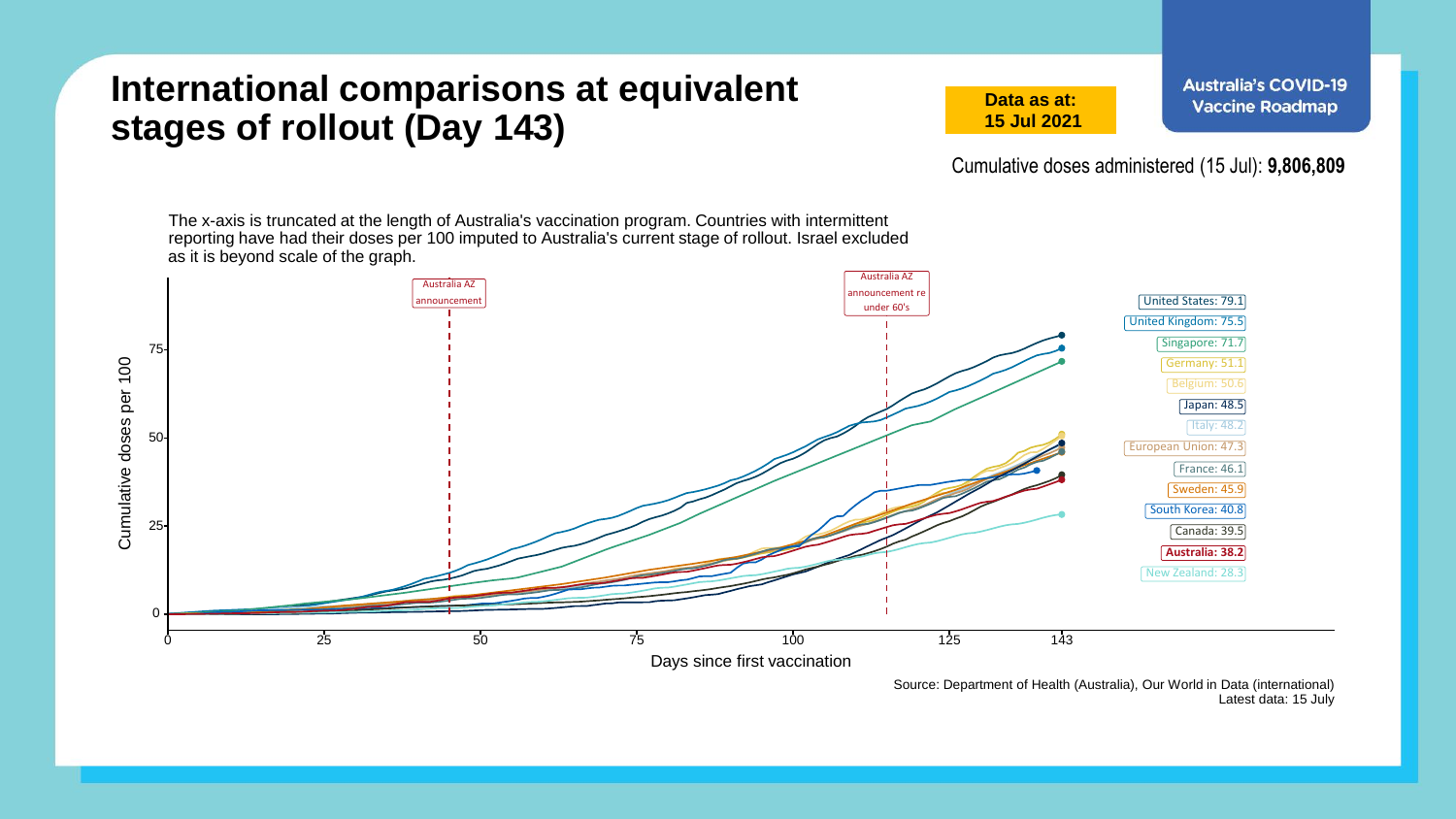### **Commonwealth aged care doses administered**

**Data as at: Data as at: 18 Apr 2021 15 Jul 2021**